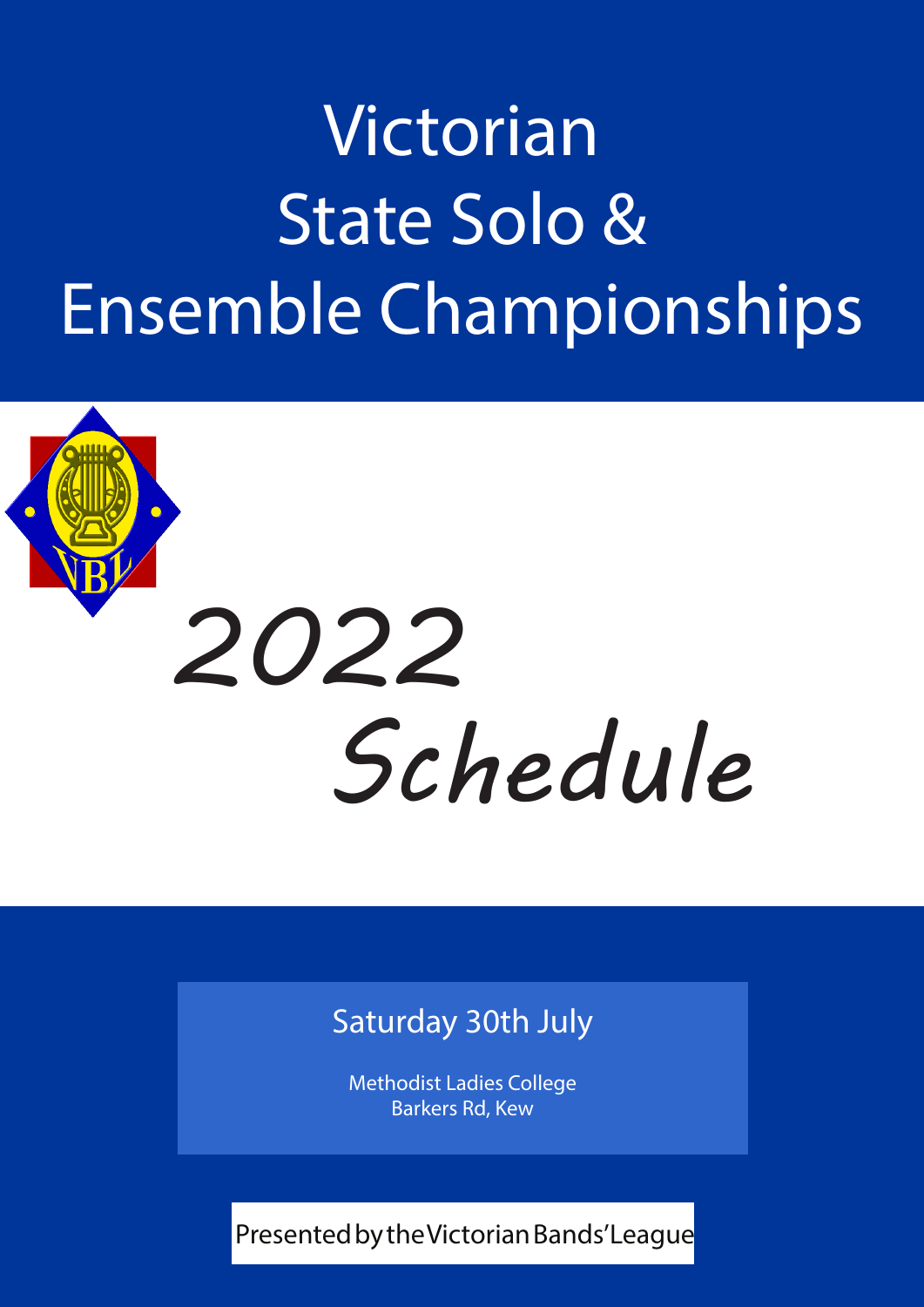## Conditions of Contest

All rules of the Victorian Bands League (VBL) are to be followed and will be enforced.

The Championships is run according to the VBL Contest Rules v3.0 which are available at https:// vbl.org.au/rules-regulations/.

## **Eligibility**

All competitors must be registered with the VBL by Friday 15 July 2022 to compete in this contest. Go to https://vbl.org.au/forms-fees/ for more information on registering with the VBL.

Registered members of other recognised Australasian Band Associations, according to their own State's requirements, are also entitled to compete in the championship without registering with the VBL.

## Time Limits

The time limits for all sections are as set out below:

| U10, U12 & Juvenile | <b>VCE</b> |
|---------------------|------------|
| 5 Minutes           | 12 Minutes |
|                     |            |

**Junior** 7 Minutes Open & Senior

9 Minutes

A bell will ring when a competitor has exceeded the time limit. A competitor exceeding the time limit shall have ten (10) points deducted from their score.

The time limit shall be determined as being from the first note of each item played by any competitor or the accompanist on stage to the end of each item, not including tuning note(s).

Adjudication shall commence at the start of timing and shall cease once the time limit has been reached.

## Aggregate Points

Competitors may choose to represent a band, school or other group.

Should a competitor not do this no aggregate points will be awarded.

Nominated groups must be registered with the VBL to be eligible to receive aggregate points.

## Rules **Accompanists**

An official accompanist will be provided for all solo sections (duet/trio sections if required). Please tick the appropriate box on your entry form if you require the official accompanist.

Competitors may use their own accompanist in any section, provided that the chosen accompanist is available when the competitor is due to perform.

Should the nominated accompanist be unavailable the competitor may elect to use the official accompanist provided by the VBL, choose not to compete or choose to compete unaccompanied.

If the use of the official accompanists is required a copy of the music must be provided.

## Music Selection

All music selection is Own Choice for all competitors across all sections.

Competitors can perform either with or without piano accompaniment.

No competitor is permitted to play any item in more than one section, except if the repetition is when playing in the Champion of Champions sections.

## Copies of Music

Each competitor must provide a copy of their music with all bars numbered for the adjudicator when checking in.

Photocopies of music used for adjudication will be destroyed by the Victorian Bands' League at the conclusion of each section.

It is the competitor's responsibility to inform VBL officials whether copies provided are originals. Originals will be available for collection at the end of the section. (Originals must still have all bars numbered).

#### Age Limits

Where age limits apply, the age of the competitor is determined from their age on the 1<sup>st</sup> of January 2022

e.g. A junior is a player who is under 22 years of age on the 1st of January of the year of the contest.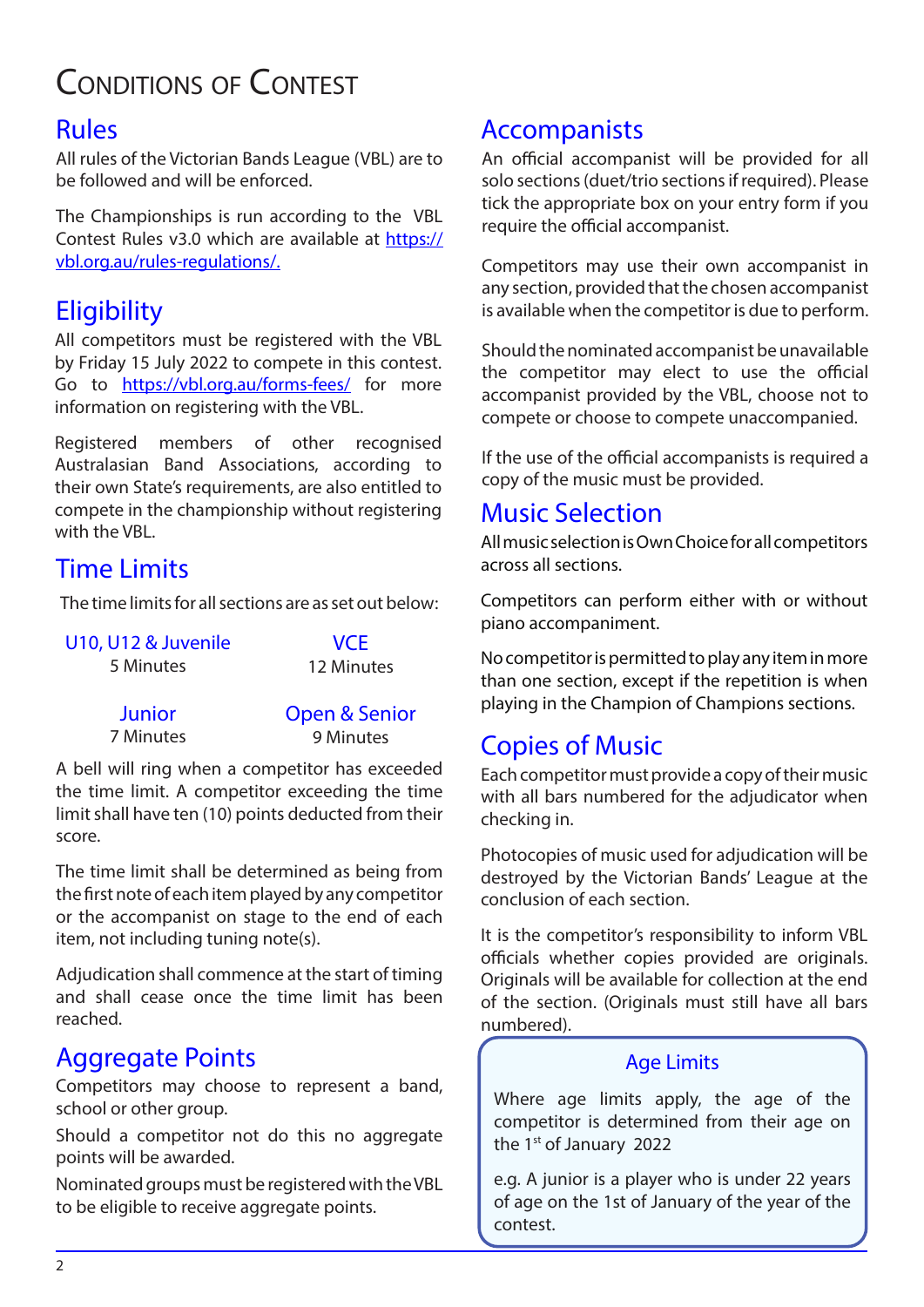## Entry Information

## Entry Fees



## Entry Forms

Entry forms can be found at:

vbl.org.au/2022-ssec/

It is preferred that all entry forms be submitted via email as electronic forms. Scanned documents, images and handwritten forms should be avoided if possible.

#### Using the Forms

To use these electronic forms, please right click the link and select "Save as..." to save the form somewhere you'll be able to find it. Open the form in Adobe Reader and fill in the editable fields. Please ensure all relevant fields have been completed.

#### One Competitor per Form

A new form must be completed for every unique competitor who is entered (solo or group).

#### Completed Forms

Once filled-in, please email the completed forms to the below email address by June 26th

Email: contests@vbl.org.au

### Duet - Ensemble Entries

Names and dates of birth are required for all competitors in the group sections so that registration can be verified.

## Paying Entry Fees

Payment of entry fees can be made by using one of the methods listed below.

#### Direct Debit

Please include your payment reference in the notes field on all entry forms when paying via direct debit.

BSB: 063855 Acct. No: 010110947 Acct. Name: Victorian Bands' League Inc

#### **Cheque**

Payments being made by cheque must be accompanied with the payment slip for all entries being paid for. Cheques should be made out to "Victorian Bands' League Inc".

#### Payments Due Within 7 Days

Correct entry fees must be received within 7 days of form submission. Unpaid entry fees will result in a competitor being automatically withdrawn.

### Entries Close



## Late Entries Close

All late entries must be received by this date. A late fee of 50% of the entry fee applies.

## **Registrations Due**<br>All competitors must

All competitors must be<br>registered with the VBL by<br>this date to compete in the registered with the VBL by this date to compete in the Championships.

JULY 2

## JULY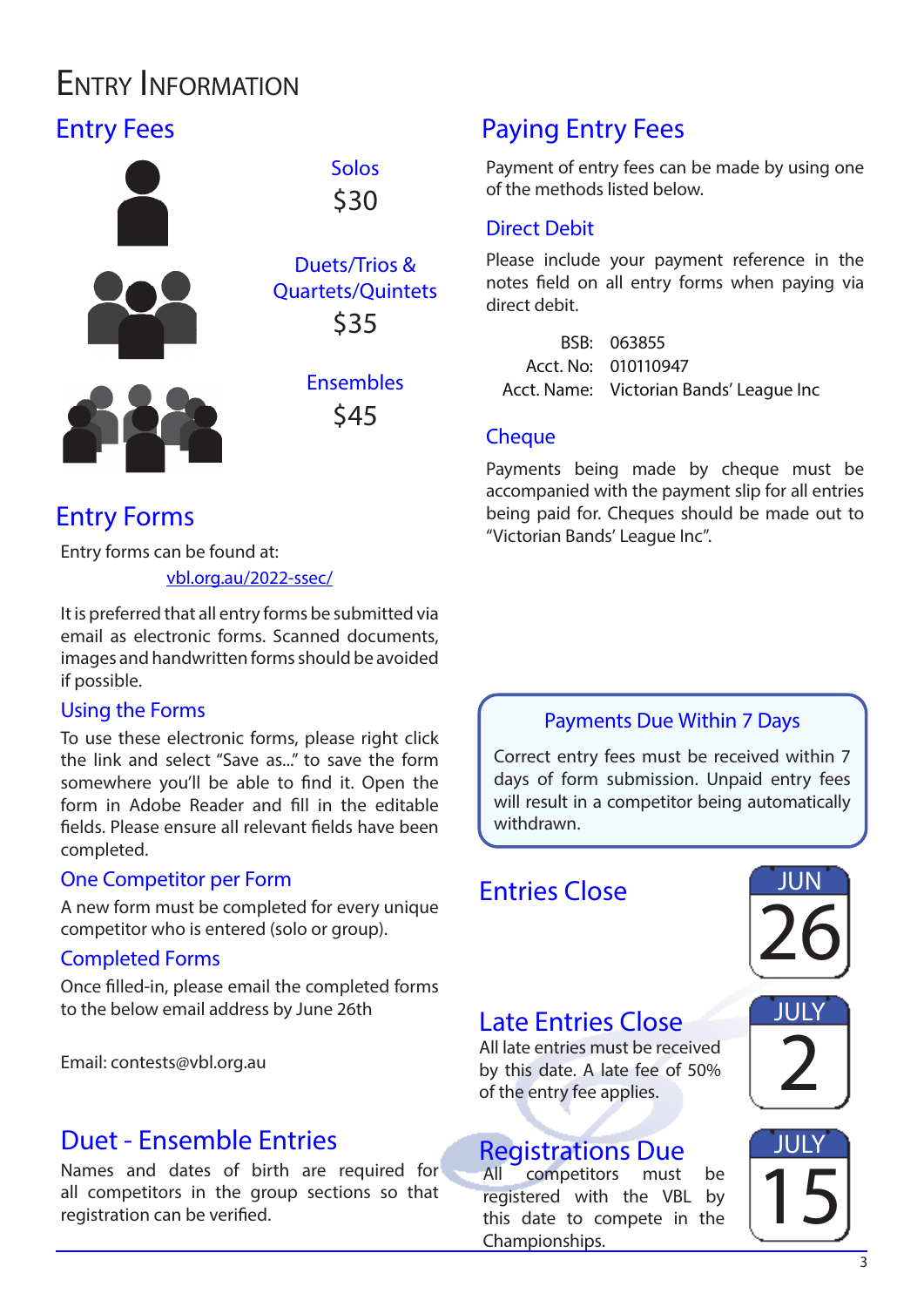## Championship Sections

## Juvenile (Under 15 Years)

#### **Brass**

- 1. SOPRANO/B<sup>b</sup> CORNET
- 2. TRUMPET
- 3. FLUGEL HORN
- 4. TENOR HORN
- 5. FRENCH HORN
- 6. BARITONE
- 7. EUPHONIUM
- 8. TROMBONE
- 9. TUBA

## Junior (Under 22 Years)

#### **Brass**

- 11. SOPRANO CORNET
- 12. B<sup>b</sup> CORNET
- 13. TRUMPET
- 14. FLUGEL HORN
- 15. TENOR HORN
- 16. FRENCH HORN
- 17. BARITONE
- 18. EUPHONIUM
- 19. TENOR TROMBONE
- 20. BASS TROMBONE
- 21. BASS TUBA (E<sup>b</sup> or F)
- 22. CONTRABASS TUBA (B<sup>b</sup> or C)

## Open

#### Brass

- 24. SOPRANO CORNET
- 25. B<sup>b</sup> CORNET
- 26. TRUMPET
- 27. FLUGEL HORN
- 28. TENOR HORN
- 29. FRENCH HORN
- 30. BARITONE
- 31. EUPHONIUM
- 32. TENOR TROMBONE
- 33. BASS TROMBONE
- 34. BASS TUBA (E<sup>b</sup> or F)
- 35. CONTRABASS TUBA (B<sup>b</sup> or C)

#### **Woodwind**

- 37. FLUTE/PICCOLO
- 38. CLARINET
- 39. SAXOPHONE
- 40. DOUBLE REED

The winners of sections  $1 - 9$  and  $37 - 40$ are eligible to compete in the relevant Juvenile Champion of Champions sections if they receive a score of 75 points or more.

#### **Woodwind**

- 42. FLUTE/PICCOLO
- 43. CLARINET
- 44. SAXOPHONE
- 45. DOUBLE REED

The winners of sections  $11 - 22$  and  $42 - 45$ are eligible to compete in the relevant Junior Champion of Champions sections if they receive a score of 80 points or more.

#### **Woodwind**

- 47. FLUTE/PICCOLO
- 48. CLARINET
- 49. SAXOPHONE
- 50. OBOE/COR ANGLAIS
- 51. BASSOON

The winners of sections  $24 - 35$  and  $47 - 51$ are eligible to compete in the relevant Open Champion of Champions sections if they receive a score of 90 points or more.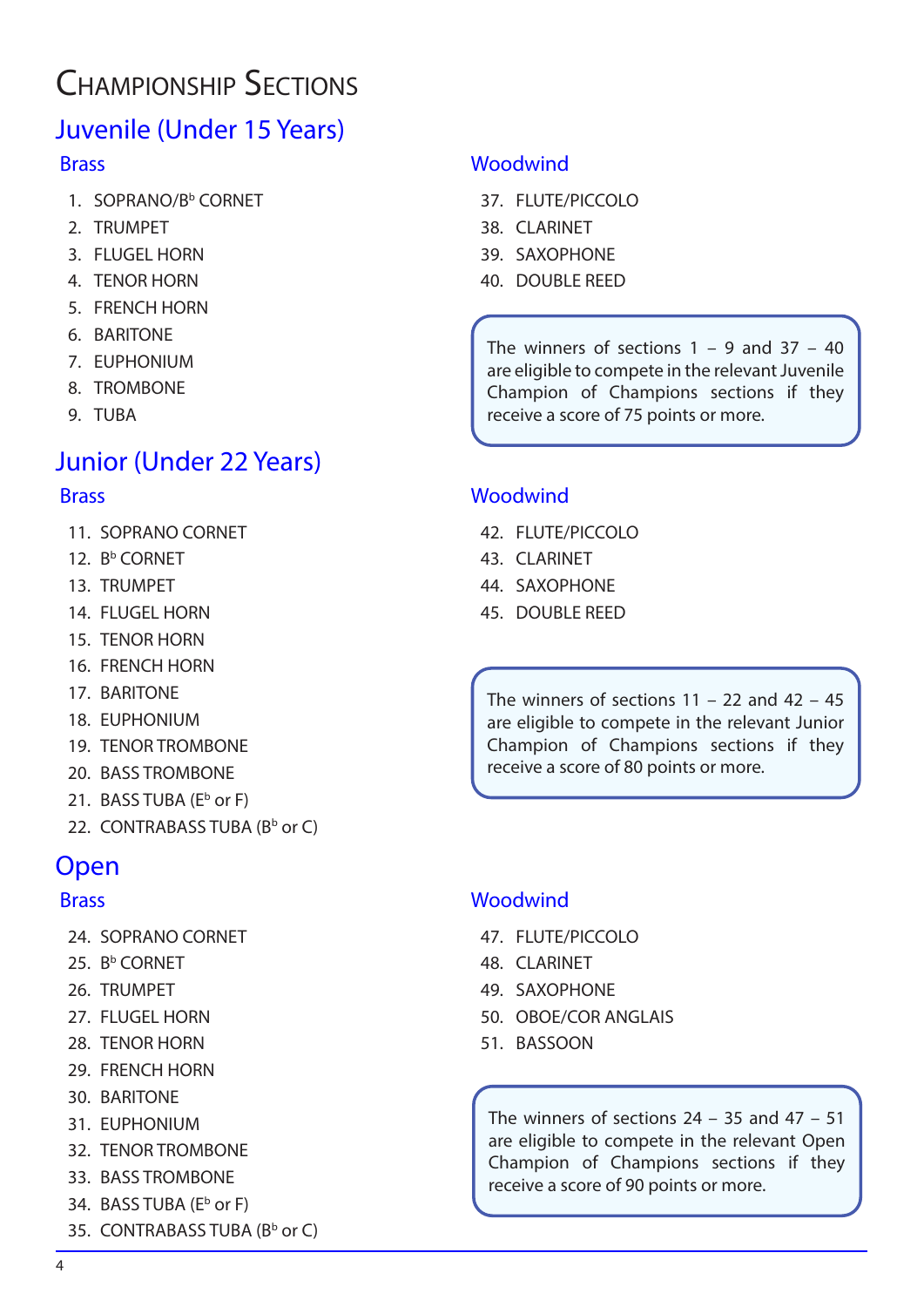## Non-Championship Sections

#### Under 10 Years

- 53. ANY BRASS INSTRUMENT
- 54. ANY WOODWIND INSTRUMENT

#### Under 12 Years

- 55. CORNET/TRUMPET
- 56. OTHER BRASS
- 57. WOODWIND INSTRUMENT

## Juvenile (Under 15 Years)

- 58. DUET/TRIO
- 59. QUARTET/QUINTET
- 60. NOVICE CORNET/TRUMPET
- 61. NOVICE OTHER BRASS
- 62. NOVICE WOODWIND

#### Junior (Under 22 Years)

- 63. SIDE DRUM
- 64. TIMPANI
- 65. TUNED PERCUSSION
- 66. KIT/MULTI-PERCUSSION
- 67. DUET/TRIO
- 68. QUARTET/QUINTET
- 69. HYMN QUARTET/QUINTET
- 70. ENSEMBLE
- 71. NOVICE CORNET/TRUMPET
- 72. NOVICE OTHER BRASS
- 73. NOVICE WOODWIND
- 74. SLOW/SACRED MELODY

#### Ensembles

An ensemble shall have from 6 to 15 players.

#### Novice Competitor

A Novice competitor is someone who, when entries close, has not previously won a solo section at a recognised Australasian Band Association Contest.

#### Open

- 75. SIDE DRUM
- 76. TIMPANI
- 77. TUNED PERCUSSION
- 78. KIT/MULTI-PERCUSSION
- 79. DUET/TRIO
- 80. QUARTET/QUINTET
- 81. HYMN QUARTET/QUINTET
- 82. ENSEMBLE
- 83. C & D GRADE BRASS QUARTET/QUINTET
- 84. SLOW/SACRED MELODY
- 85. NOVICE SOLO<br>
(BRASS/WOODWIND/PERCUSSION)
- 86. AIR & VARIATIONS (BRASS/WOODWIND)
- 87. NON-CHAMPIONSHIP\* (BRASS/WOODWIND)

\*Section 87 is only open to competitors who are NOT entered in a Championship Section (those sections listed on page 4).

88. SENIOR SLOW/SACRED MELODY

A Senior is a player who is 60 years of age or older on the 1st of January of the year of the contest.

## **VCF**

- 89. SOLO PERFORMANCE RECITAL
- 90. GROUP PERFORMANCE RECITAL

#### VCE Sections

For section 89 & 90, competitors may perform as many pieces as they wish within the 12 minute time limit.

Note that for section 89, all pieces must be chosen from the VCAA "Prescribed List of Notated Solo Works".

Points will not be allocated for these sections. Adjudication will take the form of an informal assessment using the criteria published by VCAA.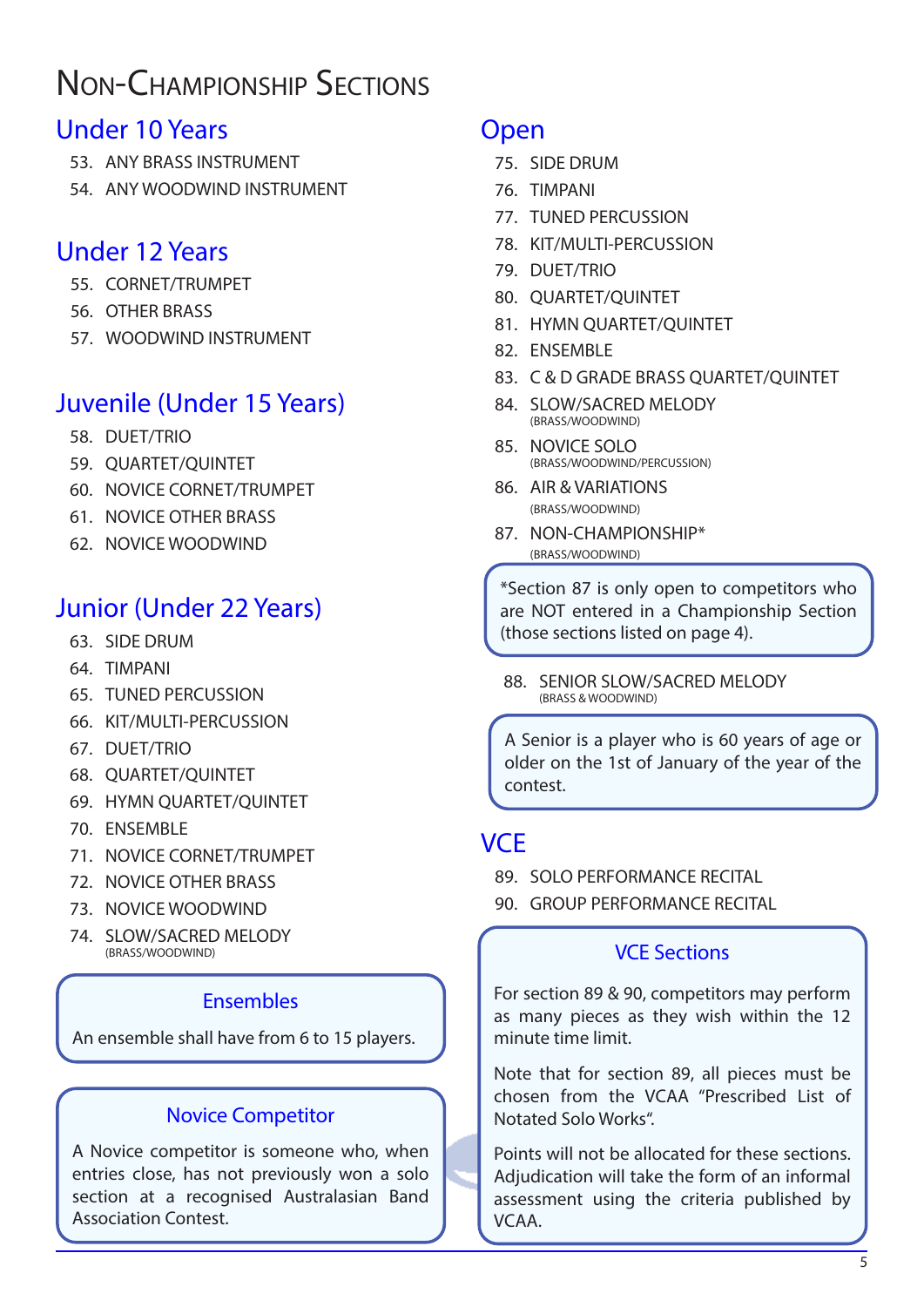## **FREQUENTLY ASKED QUESTIONS**

#### Can I get my entry fee refund?

No, all entry fees are nonrefundable.

#### Is there a limit to the number of sections I can enter?

No, there is no limit. As long as you are eligible to compete in a section you may enter it. You do need to play different pieces for each section you plan on entering though.

#### I want to play with two groups in the duet/trio section, can I do this?

No, you cannot. You may only compete once in the duet/trio section. You may enter more than once in the Open and Junior Quartet/Quintet and Ensemble sections.

#### Do I have to bring my own accompanist or will one be provided?

No, you don't have to bring your own accompanist, you may if you wish but one will be provided free of charge for all solo sections (duet & trios sections only if required). You must indicate whether you will be using the official accompanist on your entry form.

#### When will I be provided details of the official accompanists?

Names and contact details of the official accompanists will be sent out via email on July 3rd

#### When will I know what time I am supposed to be on stage?

You will be sent in an email by July 3rd that will have your section start time in it and all other details required.

#### I am no longer able to compete what should I do?

Please email **contests@vbl.org.au** and let us know that you won't be competing.

#### I'm not sure if I'm registered with the VBL, how can I find out?

Send an email to registrar@vbl.org.au with your full name asking if you are currently registered. The Registrar will get back to you letting you know the status of your registration.

#### What are the age limit requirements?

A Juvenile is a player who is under 15 years of age on the 1st of January of the year of the contest. A Junior is a player who is under 22 years of age on the 1st of January the year of the contest.

#### **Withdrawing**

Withdrawing on the day of the competition can cause significant delays and can create a lot of waiting and angst for competitors who are preparing to go on stage.

To help minimise this, if you know you are no longer able to compete please email contests@vbl.org.au as early as possible prior to the competition.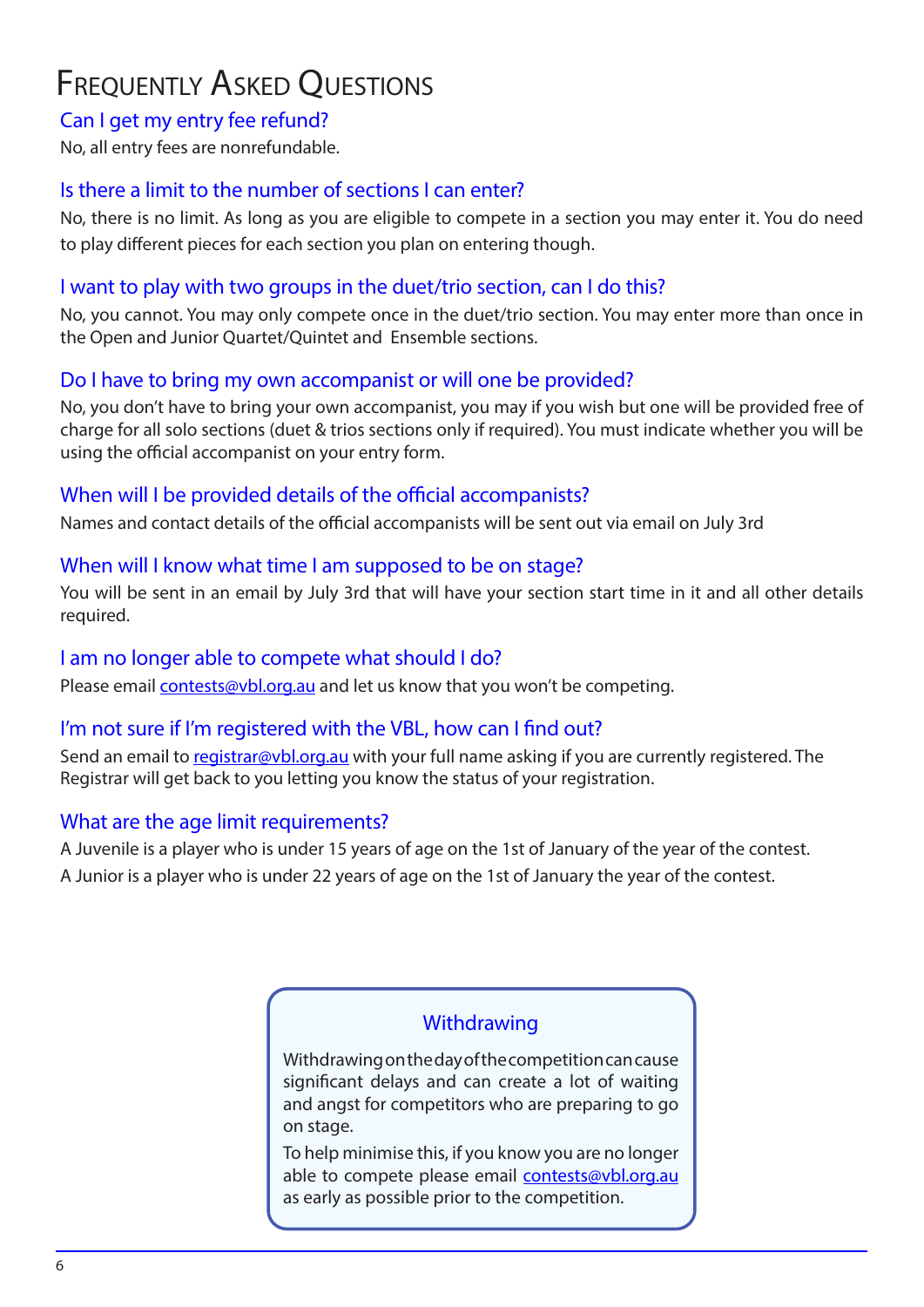## VOLUNTEERING

#### Want to get more involved? Why not volunteer for this great event?

You don't have to be a musician to be part of the Championships. Our team of hard working and dedicated volunteers ensure that this exciting event runs smoothly.

You don't need any special skills, training or experience to be a volunteer, all that's required is enthusiasm and the willingness to help out and be a part of one of the VBL's biggest events of the year.

Volunteering is a great way to meet new people, have fun and be part of a team. Without our dedicated team of volunteers, staging the Championships would not be possible!

To find out more, email contests@vbl.org.au

## 2023 Australian National Band Championships



Find more information here: nationalbandchampionships.com.au

## PHOTOGRAPHY

Photographs of competitors may be taken by authorised VBL photographers throughout the duration of the Championships. Images and names of competitors may be published by the VBL either online or in print media. Should a competitor wish not to be photographed, a written request must be made to contests@vbl.org.au at the time of entry.